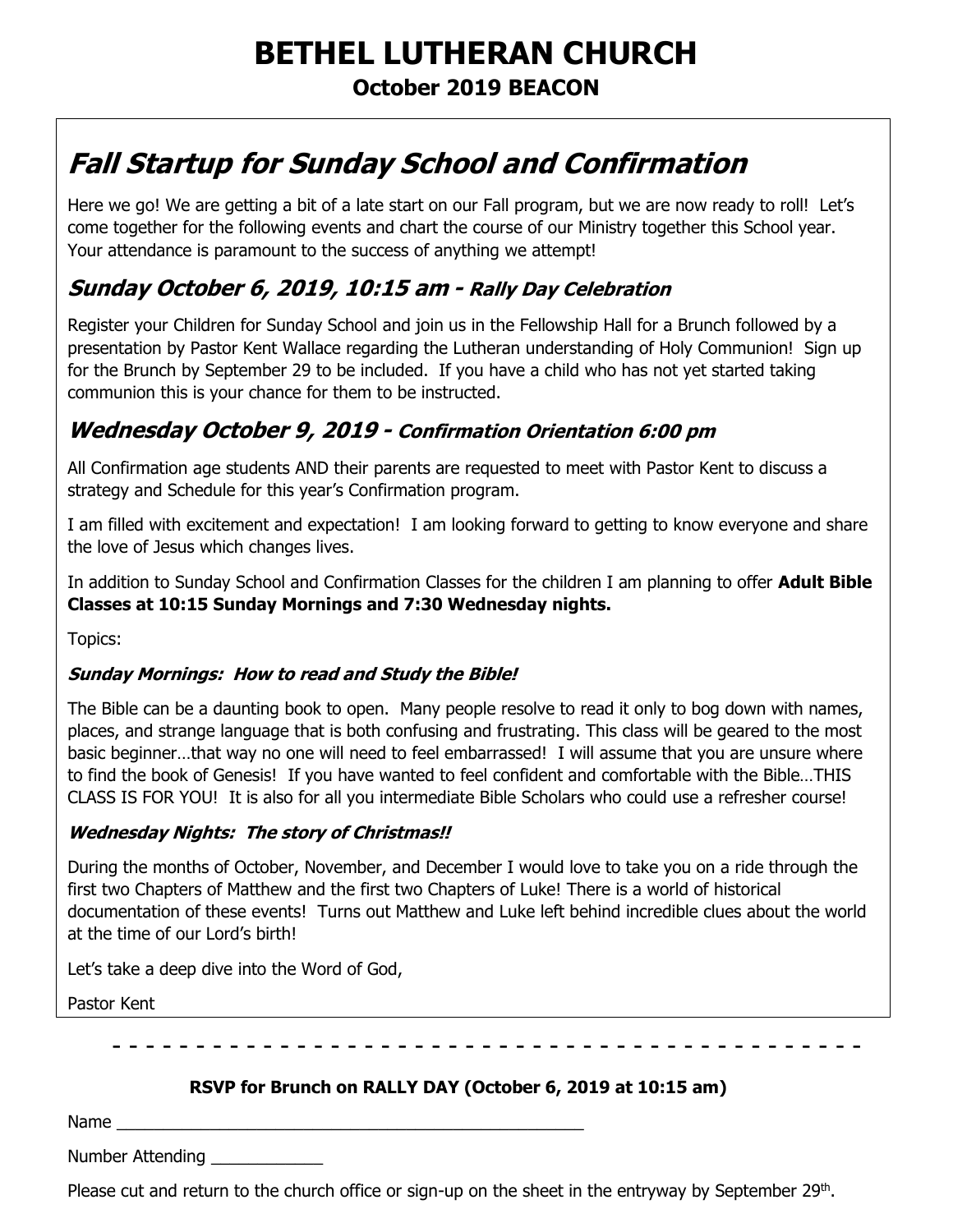## **September 11, 2019 Church Council Minutes**

(to be reviewed at the October Council meeting)

**Present**: Allen Redman, Darla Drewelow, Carol Chapman, JoAnne Schwarz, Jeff Jacobson, Sherry Brouwer, Dale Krohn, Michelle Rients

**Call to order** by President Allen Redman "In the Name of the Father, the Son and the Holy Spirit. Amen."

**Devotions**: Pastor Wallace led us in prayer.

**Approval of the Agenda**: Motion made, second & approved as is. **Approval of the August Minutes**: Motion made, second & approved. **Approval of the Treasurer Report**: Motion made, second & approved.

**Pastors Report:** Pastor Wallace provided an update on their move and getting settled.

#### **Ministry Team Reports**:

- 1. Children & Youth Meeting was held & they discussed options for upcoming Sunday School & Confirmation classes.
- 2. Outreach & Fellowship Met and discussed various needs within the congregation/community.
- 3. Property Committee The new back door for the Church kitchen is in & installation is being scheduled. They did meet with the Tuckpointing Rep & further action/discussions will be addressed at the end of the year. Concerns were expressed that gutter covers & new weather stripping on exit doors may be warranted. Pastor reports the parsonage microwave is working adequately right now and they recently purchased new blinds for the Living Room windows. Motion made, second & passed to reimburse Pastor Wallace for the new blinds purchase.
- 4. Worship & Music Ministry Team JoAnne advised selections are finalized through October.
- 5. Social Concerns They would like to have another Socktober fundraiser this fall. They are also working out details on Adopt a Family for Thanksgiving & for Christmas.
- 6. Mission/Benevolence Ministry Team \$3,000 was equally divided between the AP Food Pantry, LCMC Disaster Relief & Ronald McDonald House.

#### **Correspondence/Bill Approval**: None.

#### **Old Business:**

- 1. Computers & Sound System: The new iPad for the Sound System will be switched out soon. Pastor & Michelle are working together for solutions relative to Pastor's & the office computer needs.
- 2. Custodian open position: Motion made, second, passed we go into Closed Session to review & discuss the two applications. Motion made, second & passed to resume an Open Session.
- 3. Sunday School, Confirmation, and Rally Day: Pastor shared some of his previous practices, successes, etc. Communications will be forthcoming pertaining to all the kick off events.

#### **New Business**:

- 1. Change of meeting nights: Ministerial Committee Meeting for October will be October 2 @ 7:30 pm. They can then discuss if any changes are warranted. Church Council will be making a change starting in October. They will be having their monthly meeting on the 2<sup>nd</sup> Sunday each month @ 11:15 am.
- 2. Parsonage Improvements completed: An update on the parsonage improvements will be included in the October Beacon.
- 3. Christmas congregational gifts: This will be tabled until the October Council Meeting.
- 4. Motion to adjourn, second & passed.

Closing Prayers/The Lord's Prayer

#### **Communion Assistants: October: Michelle Rients, Marilyn Ingalls**

Submitted by Carol Chapman, Recording Secretary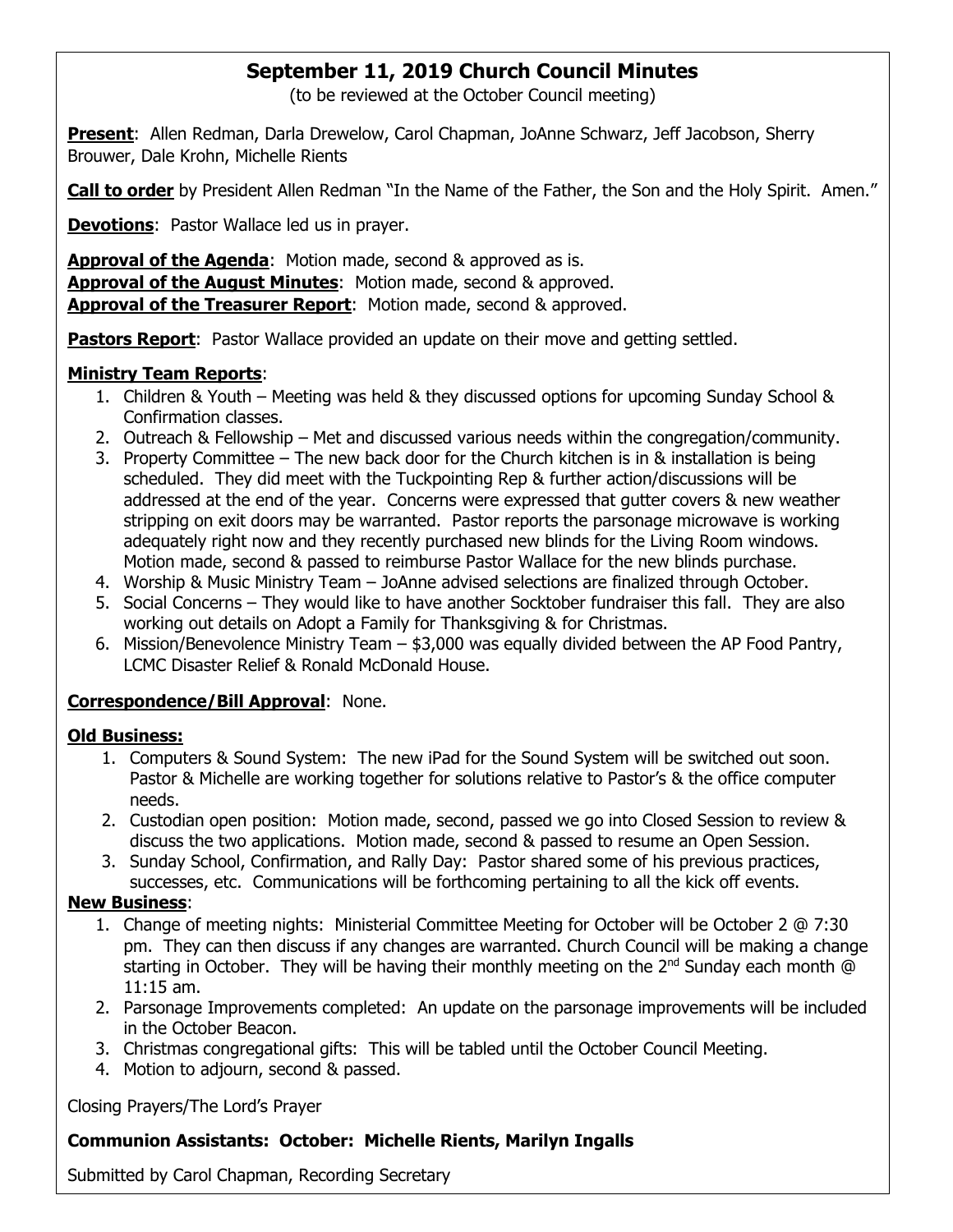### **Social Concerns**

It is time once again for Soctober! So please bring socks of all sizes, from infant to adult, to church every Sunday in October. We will be collecting these socks and donating them to a local charity. Thanks in advance!

Brooke Paulson

## **All Ministry Teams**

Council Liaisons and all members of Ministry Teams plan to attend **Wednesday, October 2 nd at 7:30 pm** in the sanctuary.

# **Calling All Women!**

Women's Bible Study will be starting soon! Learn about this Fall's study; look at the study books; and sign up at church on Sunday, September 29 and October 6, or call the office (319-346-2028), so books can be ordered for you. All women are welcome – not just from Bethel – so invite your friends!

#### **BLCW News**

October is our annual Bakeless Bake sale to replenish the account so we can continue to keep the kitchen stocked with coffee and paper products. We also pay the quarterly fees for the Portals of Prayer and Christ in Our Home devotional booklets available for your daily devotions at home and buy flowers for the Graduates. The Bakeless Bake sale envelopes will be in your mail box at church. We will also have some envelopes next to the guest book in the Narthex. Please place your donation in the provided envelope and place it in the offering plate or leave it in the church office during the month of October. Thank you so much for your help and have a blessed fall season.

#### **October Anniversaries**

- 6 Dennis & Karol Ellermann (57)
- 14 Ken & Karla Beckman (41)
- 17 Dennis & Bonnie Gerloff (38)
- 24 Bob & Lista Patterson (4)

#### **October Birthdays**

- 5 Sherry Brouwer
- 6 Vern Ingalls
- 9 Shirley Cassady, Chad Redman, Kassi Rice
- 12 Candy Krohn
- 15 Adrian Bernard
- 23 Jeremy Paulson
- 26 Gavin Bernard, Darwin Miller
- 28 Dale Hansmann, Morgan Knock, Kaitlin Marlette, Ryan Schrage, Jim Schwarz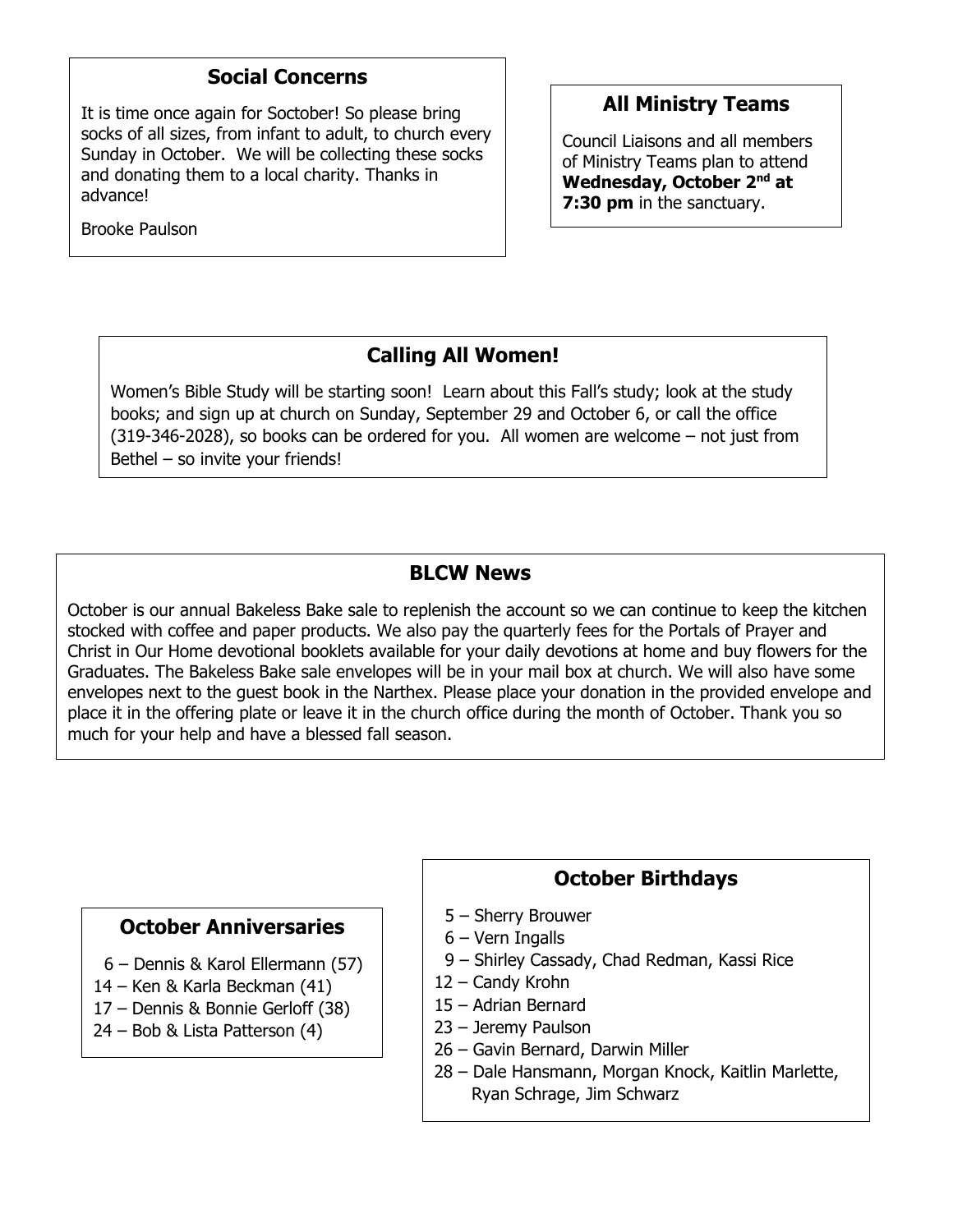|                    | October 6                     | October 13         | <b>October 20</b>       | <b>October 27</b>   |  |  |
|--------------------|-------------------------------|--------------------|-------------------------|---------------------|--|--|
| <b>USHERS</b>      | Dennis & Bonnie Gerloff       | <b>Bruce Simon</b> | Dennis & Bonnie Gerloff | Jeff Johnson        |  |  |
| ORGANISTS/PIANISTS | Janet Mennen/Sharleen Hubbard |                    |                         |                     |  |  |
| <b>ALTAR GUILD</b> | Pam Jacobson/Beth Van Lengen  |                    |                         |                     |  |  |
| <b>GREETERS</b>    | Virgil Lindaman/              | Jim & JoAnne       | Roger & Doralene        | Bill & Irene        |  |  |
|                    | George Miller                 | Schwarz            | Renken                  | Senne               |  |  |
| <b>LECTORS</b>     | Sherry Brouwer                | Diane Buss         | Pam Jacobson            | Darla Drewelow      |  |  |
| <b>LITURGISTS</b>  | <b>Bonnie Gerloff</b>         | <b>WOV</b>         | JoAnne Schwarz          | <b>Terry Mennen</b> |  |  |
| <b>ACOLYTES</b>    | Evan Palmer                   | Gavin Bernard      | Corryn Mann             | Eliza Buss          |  |  |
| <b>COMMUNION</b>   | Marilyn Ingalls/              |                    | Marilyn Ingalls/        |                     |  |  |
| <b>ASSISTANTS</b>  | Michelle Rients               |                    | Michelle Rients         |                     |  |  |

| <b>September Summary of Attendance and Financial Contributions</b> |            |               |             |                                  |  |  |  |
|--------------------------------------------------------------------|------------|---------------|-------------|----------------------------------|--|--|--|
|                                                                    | Attendance | Bene./Mission | Current     | Parsonage<br><b>Improvements</b> |  |  |  |
| <b>Sunday, September 1</b>                                         | 38         | \$134.90      | \$1,869.10  | \$0.00                           |  |  |  |
| <b>Sunday, September 8</b>                                         | 72         | \$197.50      | \$3,058.50  | \$0.00                           |  |  |  |
| <b>Sunday, September 15</b>                                        | 63         | \$101.45      | \$1,423.05  | \$0.00                           |  |  |  |
| <b>Sunday, September 22</b>                                        | 80         | \$169.40      | \$1,899.62  | \$0.00                           |  |  |  |
| January 1-September 22, 2019                                       |            | \$5,860.94    | \$77,374.19 | \$5,760.00                       |  |  |  |

# **Parsonage Improvements Update**

The flooring and painting have been completed; the front door has not been replaced yet.

| Expenses paid through September 9, 2019<br>Estimate for Door including installation<br>Total estimated cost | \$8,081.13<br>\$1,400.00<br>\$9,481.13 |
|-------------------------------------------------------------------------------------------------------------|----------------------------------------|
| Contributions received through September 22, 2019                                                           | \$5,760.00                             |
| Estimated funds needed                                                                                      | \$3,731.13                             |